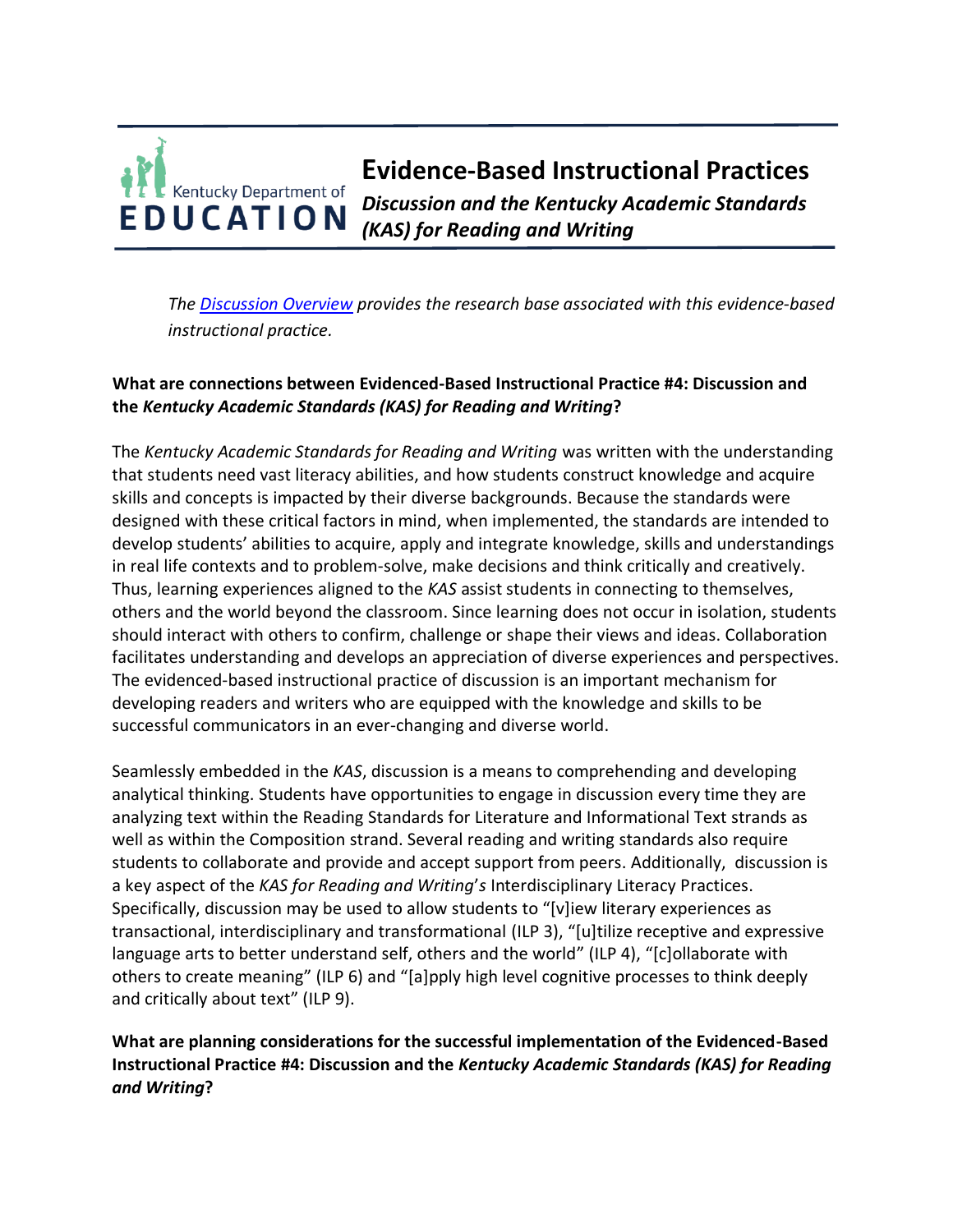- To establish a safe classroom climate for discussion, facilitate relationship building. When students have healthy relationships with their classmates and teacher, they are more likely to speak up and engage in productive classroom, group and partner discussions. For more information on establishing the learning environment in the reading and writing classroom, see [EBIP #1.](https://education.ky.gov/curriculum/standards/kyacadstand/Documents/EBIP_1_Mathematics.pdf)
- Practice productive discussions. Spend time teaching and modeling how to engage in a productive discussion and then practicing what the discussion should sound and look like. Utilizing discussion roles and protocol are helpful, especially when first teaching students how to engage in discussions. Do not assume students know how to initiate sharing their thoughts and ideas or how to add on to a classmates' ideas or disagree. Develop general classroom discussion guidelines, such as, but not limited to:
	- o Allow everyone the chance to speak.
	- $\circ$  Do not interrupt or engage in private conversations while others are speaking.
	- $\circ$  Keep confidential any personal information that comes up in the conversation.
	- o Listen carefully and respectfully, without interrupting.
	- o Show respectful listening by facing and looking at the speaker, making eye contact, staying quiet, nodding, etc. Be aware that tone and body language are powerful communicators.
	- o Commit to learning, not debating.
	- o Challenge or criticize ideas, not individuals.
	- o Avoid blame, speculation and inflammatory language.
	- $\circ$  Be careful about putting other participants on the spot. Do not demand that others speak for a group that they are perceived to represent.
- Be intentional to create opportunities for light discussions prior to engaging in discussions that may evoke strong emotions, opinions and/or beliefs, such as in response to reading complex text(s) and crafting argument or literary analysis or in preparation for a debate, Socratic Seminar or Structured Academic Controversy.
- Utilize a variety of discussion methods to assist with comprehension and analysis of text. Examples include, but are not limited to, the following:
	- o Silent Discussions Students write rather than speak. This can be done using large chart paper on walls or tables or digitally using an online format.
	- $\circ$  Collaborative Note Collectors Assign a question or prompt for groups to discuss. Create a slideshow with one slide available for each group. Each group collects their discussion on their group slide. The teacher can view the slides in real time and determine where additional guidance is needed to enhance the discussion/learning.
	- o Question Stems/Sentence Frames Prepare sentence starters for students to use in order to give them effective startup language to use when they 1) want to share their ideas or ask a question, 2) add on to a peer's comment/question, 3) suggest a different idea/question, 4) validate a peer, etc.
	- $\circ$  Gallery/Carousel Walk Arrange a variety of texts around the room. Invite groups of students to move around the room, stopping at each text to engage in discussion around an overarching topic, question or theme. Be sure to provide rich, complex texts, and consider using guiding questions/prompts at each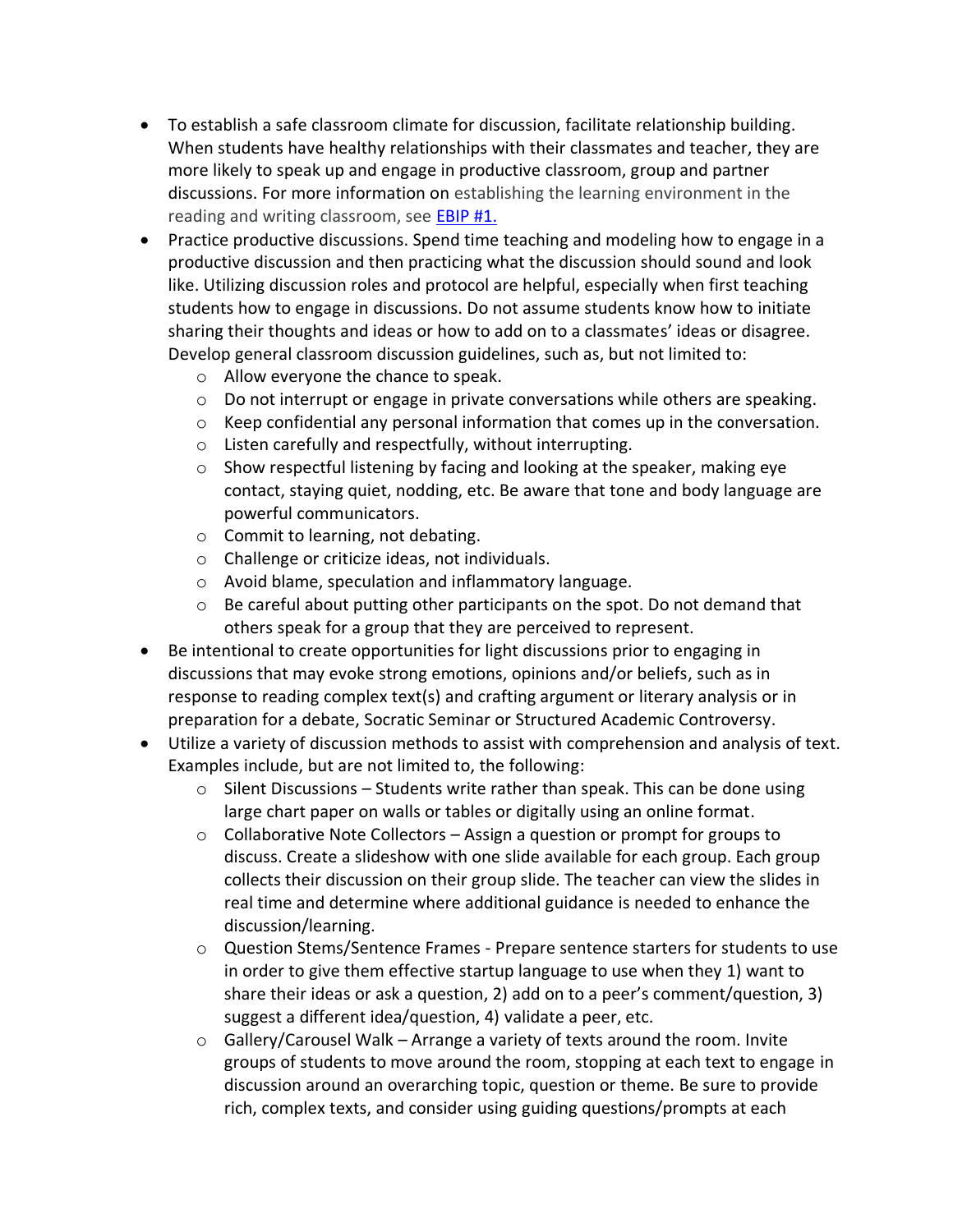station to ensure students are setup to have worthwhile conversations and equipped to see the relationships between the texts.

 $\circ$  Fishbowl Discussions - Mimick a fishbowl by arranging students' seats in a circle around 2-4 chairs in the center of the space. The chairs in the middle (the fish) are for those who will be participating in the discussion. Everyone on the outside circle listens and watches the discussion. This is very helpful for modeling effective discussions and/or highlighting an interesting excerpt from a text.

## **What strategies and resources can support the implementation of Evidence-Based Instructional Practice #4: Discussion and the** *Kentucky Academic Standards (KAS) for Reading and Writing***?**

Section 1C: Deeper Dive into the Interdisciplinary Literacy Practices, located within the [Getting](https://kystandards.org/wp-content/uploads/2019/06/Getting_to_Know_the_KAS_for_Reading_and_Writing.pptx)  to Know the *[KAS for Reading and Writing](https://kystandards.org/wp-content/uploads/2019/06/Getting_to_Know_the_KAS_for_Reading_and_Writing.pptx)* module, takes a more in-depth look at the purpose and function of the ten practices. Participants explore how the practices fit together like a puzzle to support, equip and empower students as they build knowledge and master skills within the Reading and Writing standards. Completion of this section of the module helps participants recognize more clearly how the ILPs encourage and engage students in discussion throughout the learning process which in turn helps facilitate attainment of the standards. Refer to Section 1C of the [Facilitator's Guide: Getting to Know the](https://kystandards.org/wp-content/uploads/2019/06/Facilitators_Guide_Getting_to_Know_the_KAS_for_Reading_and_Writing.pdf) *KAS for Reading and Writing* for explicit instructions.

Section 1D: Spotlight: Unpacking Multidimensionality, also located within the [Getting to Know](https://kystandards.org/wp-content/uploads/2019/06/Getting_to_Know_the_KAS_for_Reading_and_Writing.pptx)  the *[KAS for Reading and Writing](https://kystandards.org/wp-content/uploads/2019/06/Getting_to_Know_the_KAS_for_Reading_and_Writing.pptx)* module, takes a more in-depth look at multidimensionality. Participants build an understanding of the multidimensionality of the standards. For the purpose of utilizing the evidence-based practice of discussion, understanding the layers of the standards better – especially analysis – helps teachers facilitate productive discussions that lead to the attainment of the full depth of the reading and writing standards. Refer to Section 1D of the [Facilitator's Guide: Getting to Know the](https://kystandards.org/wp-content/uploads/2019/06/Facilitators_Guide_Getting_to_Know_the_KAS_for_Reading_and_Writing.pdf) *KAS for Reading and Writing* for explicit instructions.

#### [Conferencing Guides](https://kystandards.org/standards-resources/rw-resources/composition-resources/)

*KAS* Conferencing Guides provide teachers and students with a tool that can be used to discuss student compositions throughout the writing process. These guides serve as a platform for self, peer or teacher feedback, which lead to more in-depth discussions of student writing, to promote student growth.

[The Big List of Class Discussion Strategies,](https://www.cultofpedagogy.com/speaking-listening-techniques/) a blog post from the Cult of Pedagogy, shares a mix of low-preparation and high-preparation discussion protocols.

[Bringing All Students Into Discussions,](https://www.edutopia.org/article/bringing-all-students-discussions) an article by Jori Krulder published on eduoptia, includes "techniques for fostering meaningful class discussions by getting even reluctant students to share their insights."